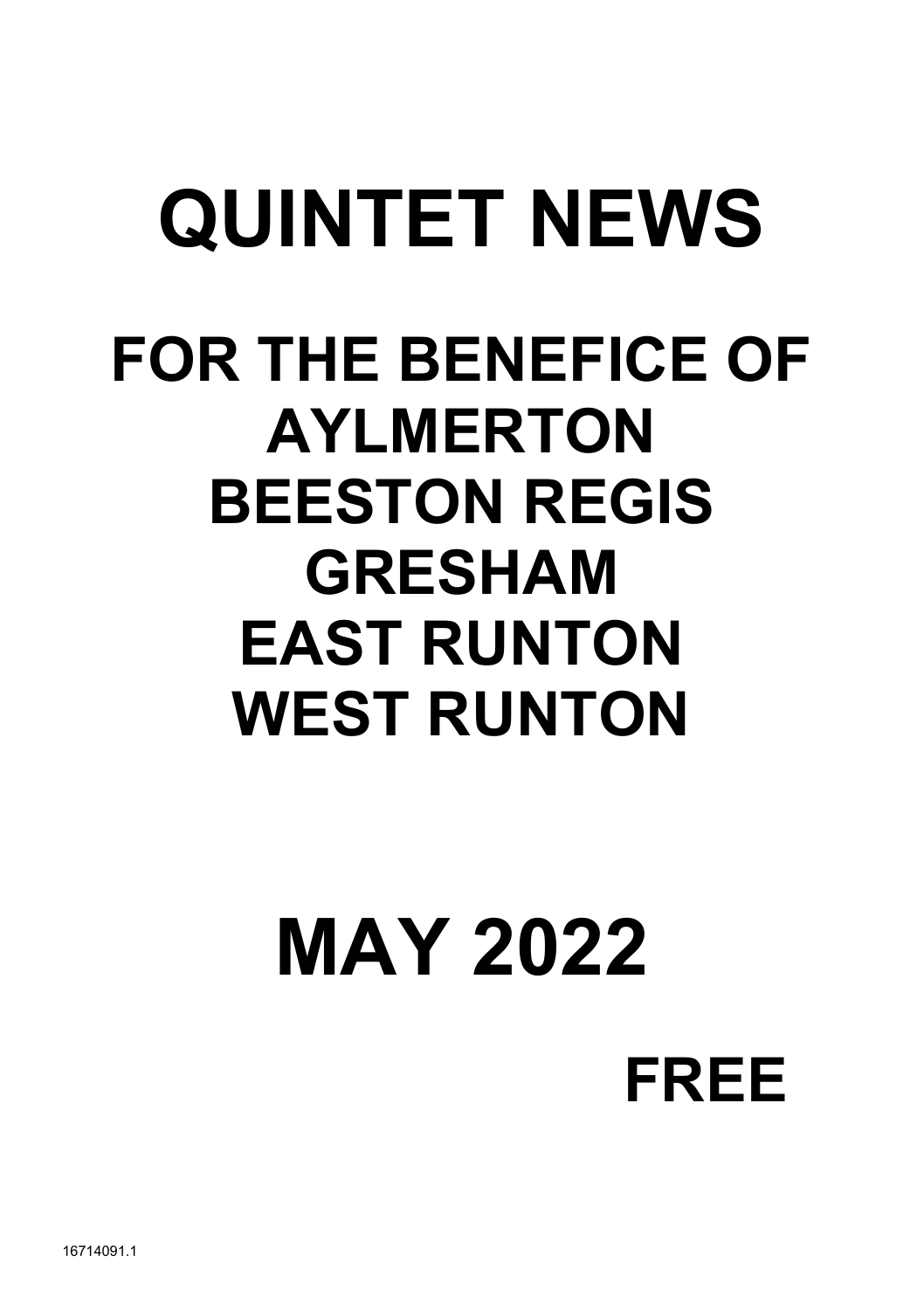## HELLO FROM JEREMY

Dear Friends.

I hope you have all had a wonderful and blessed Easter, it was good to be able to celebrate Lent, Holy Week and Easter in a way that felt a bit more normal, and it was wonderful to see so many of you at our services in person and on Zoom. Easter is such a special time of year for Christians, being at the heart of our beliefs and at the centre of the Church's year.

A while back, I was talking to a friend and colleague about our experiences of bereavement. Both of us had lost people who were very special to us in our lives, and we concluded that we couldn't believe that for two people who had lived such full lives and given so much to others, this could be the end. There must be more, after all that is the heart of the Christian message and the Easter story, and what we both preached Sunday by Sunday.

The resurrection of Jesus is not an optional extra tacked on to the end of the Christian story. Without it, the whole story is meaningless, and Jesus is just another person like the rest of us. But his resurrection did take place on that first Easter Sunday morning, and when God raised Jesus from death it was much, much more than one single, mighty act of power and deliverance to rescue his son from the grip of death.

It did much more than that, through Jesus' resurrection and that first Easter morning everything was changed for all of us, and for all time. From that moment on, death's hold on the human race was broken. Jesus was the first, but he is by no means the last, of those who will pass through death into eternal life.

This is the true message of comfort for all those of us who mourn the loss of loved ones; yes it still hurts, that's the price of loving, but alongside our pain we also have the promise, and in Jesus the proof, of a new life which offers far more than we can ever imagine or dream of.

With all my love and God's blessings.

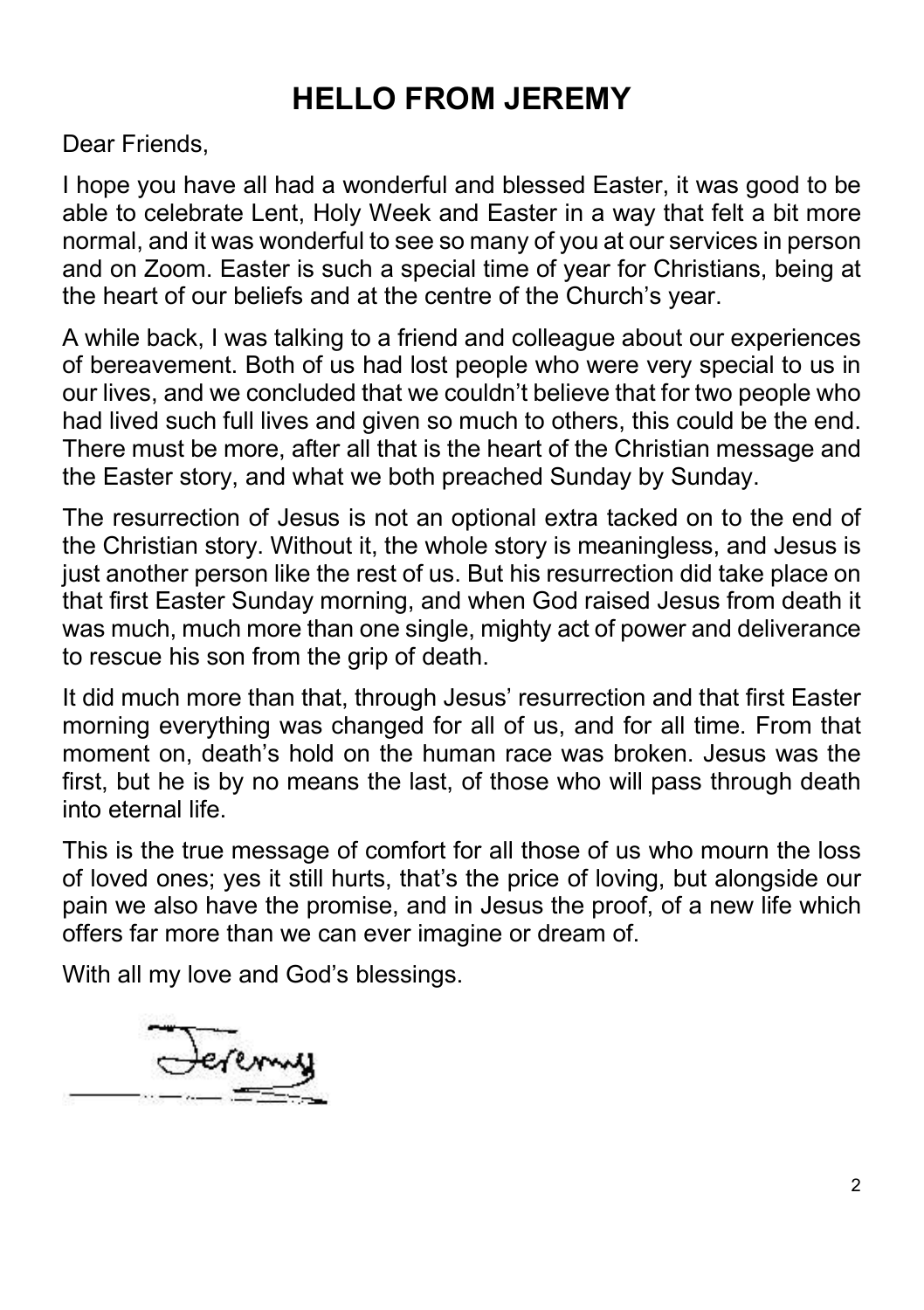## REGULAR GIVING & GIFT AID CLAIMS

The Quintet Benefice has been hit by an increase in the costs for heating, lighting, etc., and we are suffering serious financial difficulties. Can we please ask everyone to consider increasing the amount that they give, no matter how small? If you have already increased your giving, then "Thank You!"

We would also be very grateful if you would consider paying a regular amount by Standing Order as it helps with our forward planning.

If you are a UK taxpayer, please consider filling in a Gift Aid Form. If you pay the basic rate of tax, the church can claim the tax you have paid back from HMRC – which is an extra 25p for every £1 you donate.

The church can also claim Gift Aid under the Small Donations Scheme for collections. Under these circumstances, please pay by cash, either in your envelopes or in not more than £20 notes, as we cannot claim Gift Aid under this scheme on cheques or large denomination notes.

If you require any further details, either about paying by Standing Order or about Gift Aid, then please speak to one of the Benefice Gift Aid Officers or one of the Treasurers.

## SAFEGUARDING, HELP AND ADVICE

We take safeguarding very seriously at all of the Benefice Churches and care about all those we seek to serve within our churches and our communities.

We conform to the policy of Norwich Diocese which can be found at https://www.dioceseofnorwich.org/about/safeguarding

If you believe that either yourself or someone you know may be at risk of harm or neglect, please contact Rev. Jeremy to discuss your concerns and what the next steps might be.

Alternatively, you may contact the Norwich Diocese Safeguarding Team by email: safeguarding@dioceseofnorwich.org or by telephone: 01603 882345.

If you or someone you know is in immediate danger of being harmed then please call 999 to be advised by the emergency services.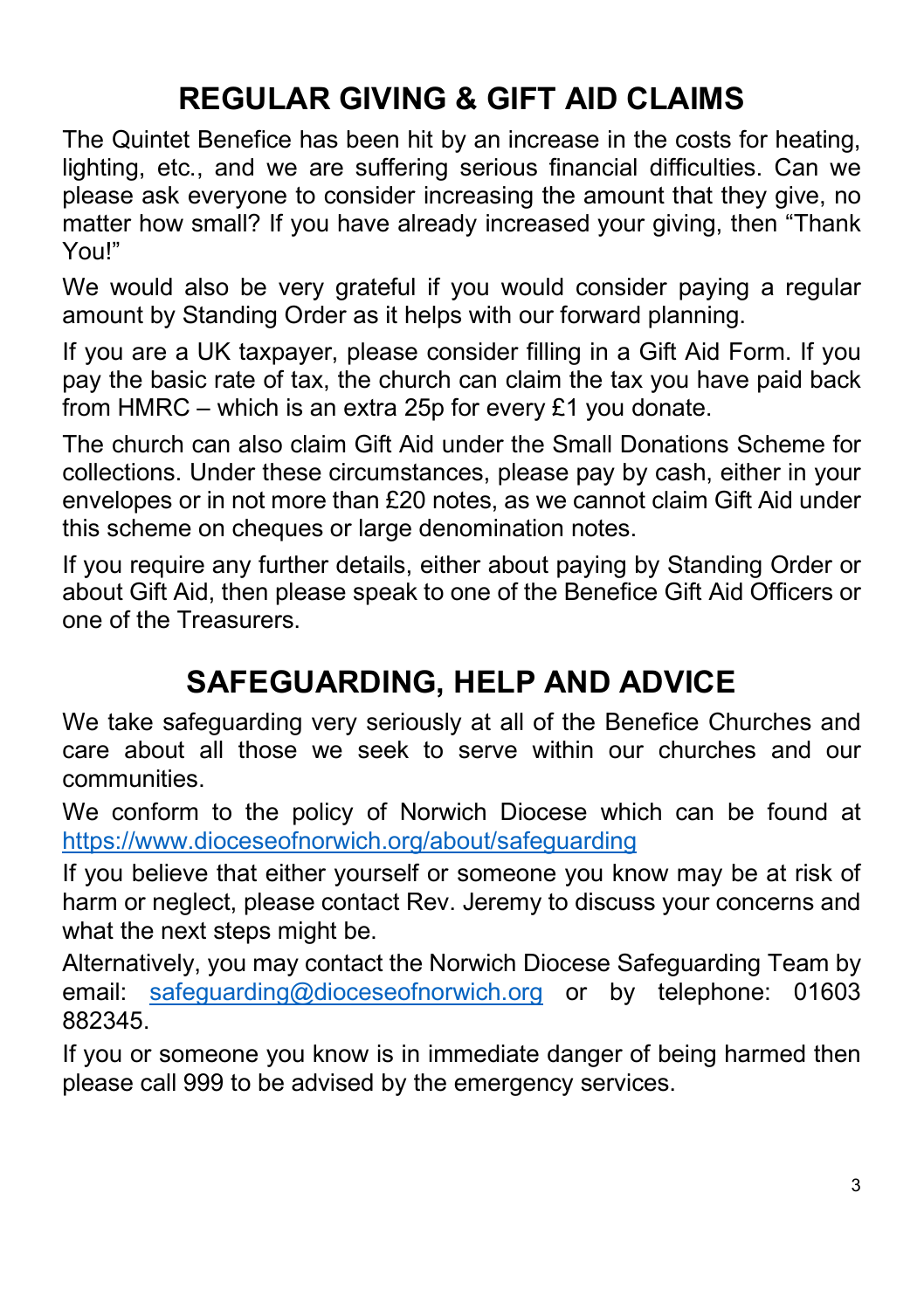## SUNDAY SERVICES IN THE BENEFICE FOR MAY

|                                                     | Sunday<br>1 <sup>st</sup> May<br>Easter 3<br>(White) | Sunday<br>8 <sup>th</sup> May<br>Easter 4<br>(White) | Sunday<br>15 <sup>th</sup> May<br>Easter 5<br>(White) | Sunday<br>$22nd$ May<br>Easter <sub>6</sub><br>(White) | Sunday<br>29 <sup>th</sup> May<br>Easter <sub>7</sub><br><b>Sunday after</b><br>Ascension<br>Day<br>(White) |
|-----------------------------------------------------|------------------------------------------------------|------------------------------------------------------|-------------------------------------------------------|--------------------------------------------------------|-------------------------------------------------------------------------------------------------------------|
| St John the<br><b>Baptist</b><br>Aylmerton          |                                                      | 9.15am<br>Eucharist                                  |                                                       | 9.15am<br><b>Morning</b><br>Prayer                     | 10.30am<br><b>Benefice</b><br>Communion                                                                     |
| <b>All Saints</b><br><b>Beeston</b><br><b>Regis</b> | $9.15$ am<br>Eucharist<br>BCP                        | 11.00am<br>Eucharist                                 | 11.00am<br>Morning<br>Prayer                          | 11.00am<br>Eucharist                                   |                                                                                                             |
| St Andrew's<br><b>East Runton</b>                   | 9.15am<br>Eucharist                                  | 9.15am<br>Morning<br>Prayer                          | 9.15am<br>Eucharist                                   | 9.15am<br>Eucharist                                    |                                                                                                             |
| <b>Holy Trinity</b><br>West<br><b>Runton</b>        | 11.00am<br>Sung<br>Eucharist                         | 11.00am<br>Sung<br>Eucharist                         | 11.00am<br>Sung<br>Eucharist                          | 11.00am<br>Sung<br>Eucharist                           |                                                                                                             |
| <b>All Saints</b><br>Gresham                        | 11.00am<br>Morning<br>Service                        |                                                      |                                                       |                                                        |                                                                                                             |

#### ASCENSION DAY SERVICE

Holy Trinity, West Runton Thursday 26<sup>th</sup> May, 7.00pm **Eucharist** 

#### **CORONAVIRUS**

To protect each other, and particularly those who are clinically vulnerable, we are asking that everyone who attends Church continues to wear a face covering and, where possible, to maintain social distancing.

Communion will continue to only be given as bread, and the priests will continue the rigorous hygiene protocols that are in place including the wearing of a face covering when distributing the bread.

For those who feel that they would still prefer to join us from home, we will, for the present, continue to live stream West Runton's weekly service.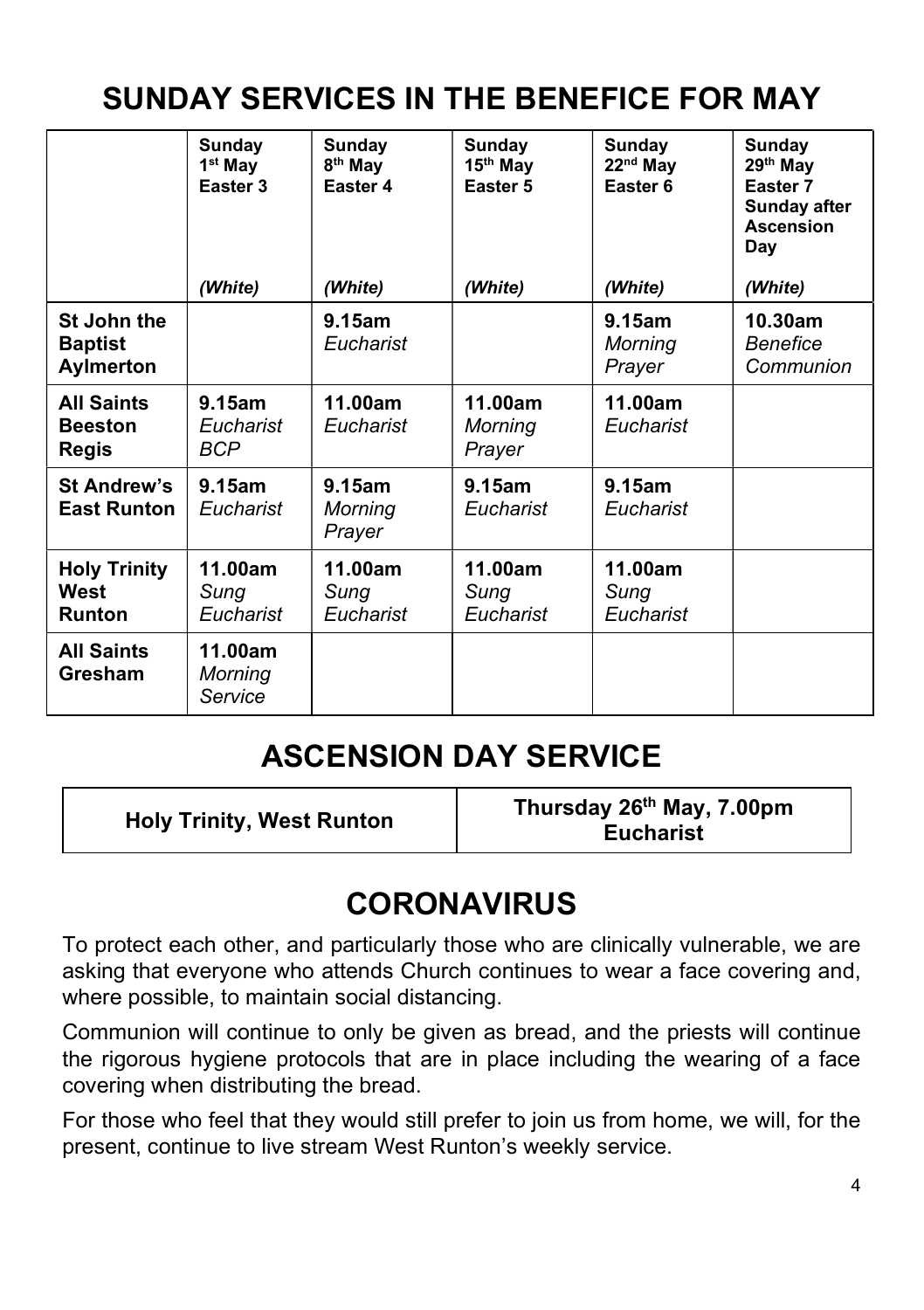## READINGS FOR MAY – YEAR C

| Sunday<br>1 <sup>st</sup> May<br>Easter <sub>3</sub>                                              | Acts<br>$9.1 - 20$         | <b>Revelation</b><br>$5.11 - 14$                    | John<br>$21.1 - 19$  |
|---------------------------------------------------------------------------------------------------|----------------------------|-----------------------------------------------------|----------------------|
| Sunday<br>8 <sup>th</sup> May<br>Easter 4                                                         | <b>Acts</b><br>$9.36 - 43$ | <b>Revelation</b><br>$7.9 - 17$                     | John<br>10.22-30     |
| <b>Sunday</b><br>15 <sup>th</sup> May<br>Easter 5                                                 | <b>Acts</b><br>$11.1 - 18$ | <b>Revelation</b><br>$21.1 - 6$                     | John<br>$13.31 - 35$ |
| <b>Sunday</b><br>22 <sup>nd</sup> May<br>Easter <sub>6</sub>                                      | <b>Acts</b><br>$16.9 - 15$ | <b>Revelation</b><br>21. 10, 22-22. 5               | John<br>14.23-29     |
| <b>Thursday</b><br>$26th$ May<br><b>Ascension Day</b>                                             | <b>Acts</b><br>$1.1 - 11$  | <b>Ephesians</b><br>$1.15 - 23$                     | Luke<br>$24.44 - 53$ |
| <b>Sunday</b><br>$29th$ May<br>Easter <sub>7</sub><br><b>Sunday after</b><br><b>Ascension Day</b> | <b>Acts</b><br>16.16-34    | <b>Revelation</b><br>22. 12–14, 16–17,<br>$20 - 21$ | John<br>17.20-26     |

## PRAYER CORNER

Please pray for—

- The Venerable Ian Bentley and his family
- For the people of Ukraine
- For people to come forward to become Churchwardens at Aylmerton and at Beeston Regis
- For people to come forward to become members/officers of our PCCs
- For our church buildings that funds may be found for their urgent repair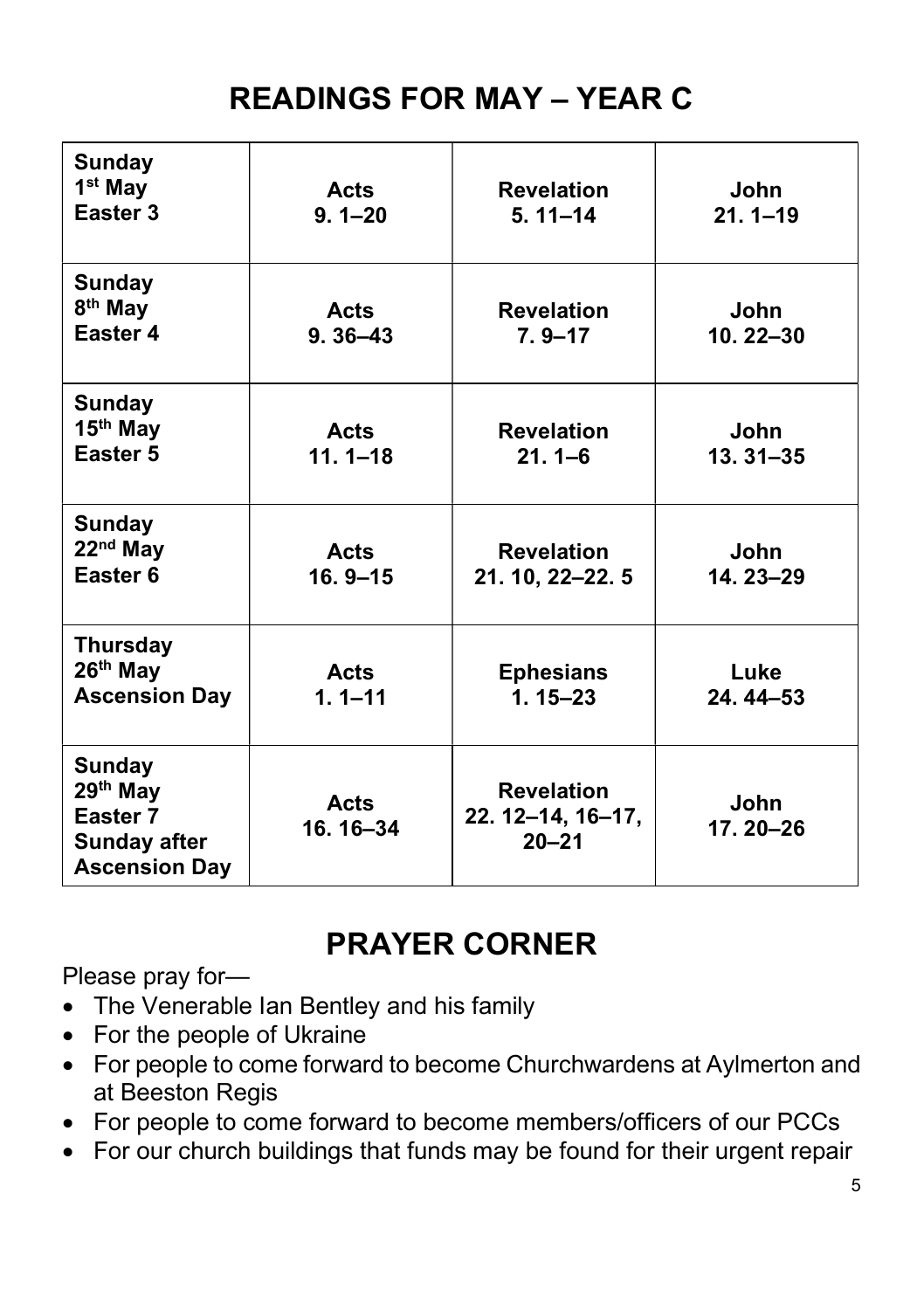

## WILD CHURCH

| WHEN?                                 | Sunday 8 <sup>th</sup> May<br>Time: 2.00pm for a 2.15pm start. Ending at 3.30pm                                                                                                                                                                                                                                                                                                                                                                 |
|---------------------------------------|-------------------------------------------------------------------------------------------------------------------------------------------------------------------------------------------------------------------------------------------------------------------------------------------------------------------------------------------------------------------------------------------------------------------------------------------------|
| <b>WHERE?</b>                         | Meet on the CHURCH FIELD in front of All Saints<br>Church, Beeston Regis. Some events may include a<br>local eco-walk but our starting point will be the Church<br>Field.                                                                                                                                                                                                                                                                       |
| <b>WHAT IS</b><br><b>WILD CHURCH?</b> | Explore the wonder of God's creation with fun, nature-<br>inspired, activities outdoors. Wild Church provides a space<br>for exploration, connection and reflection. Express your<br>care for creation as an integral part of loving your<br>neighbour. Wild Church supports physical & mental<br>wellbeing.                                                                                                                                    |
| <b>WHO'S IT FOR?</b>                  | Families and children are especially invited. All groups can<br>participate. Children under the age of 7 to be supervised<br>by an adult.                                                                                                                                                                                                                                                                                                       |
| <b>WHAT CAN I</b><br><b>EXPECT?</b>   | We will be outside, so dress in appropriate clothing and<br>footwear for the weather. If there are high winds or<br>thunderstorms, the event will have to be cancelled. There<br>will be shelter indoors if it rains. An indoor toilet is<br>available. Refreshments, including hot drinks and home-<br>made bakes, will be available to purchase. However, the<br>rest of the event will be free. Plenty of car parking in front<br>of church. |
| <b>WHO DO I</b><br><b>CONTACT?</b>    | You can just come along but for any queries in advance,<br>do contact Amanda Wooster, 07985 291930.<br>Offers of voluntary help most welcome                                                                                                                                                                                                                                                                                                    |
| <b>FUTURE DATES</b>                   | Sunday 12 <sup>th</sup> June; Sunday 10 <sup>th</sup> July<br>Time: 2.00pm for a 2.15pm start. Ending at 3.30pm                                                                                                                                                                                                                                                                                                                                 |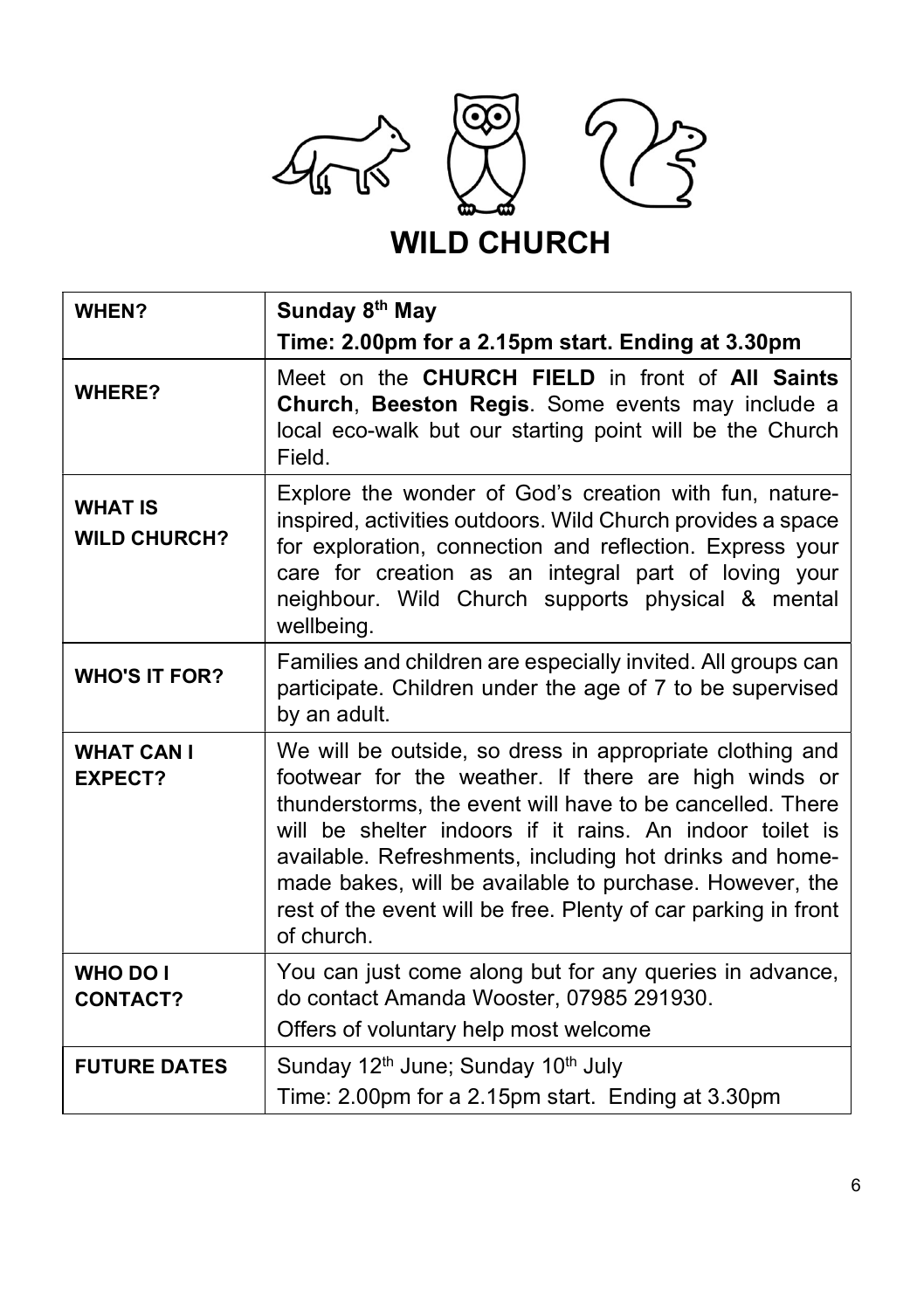## WHAT'S ON

| <b>DATE</b>                                        | <b>VENUE AND EVENT</b>                                                                                                                                                                                                     |  |  |
|----------------------------------------------------|----------------------------------------------------------------------------------------------------------------------------------------------------------------------------------------------------------------------------|--|--|
| <b>SATURDAY</b><br>30TH APRIL<br>10.00AM TO 1.00PM | <b>BACON BUTTY BONANZA!</b><br><b>WEST RUNTON CHURCH HALL</b><br>Yes! It's back! Come along and enjoy a delicious                                                                                                          |  |  |
|                                                    | bacon butty and help raise some much-needed<br>funds for the church. Cake stall, bottle stall, book<br>stall and raffle. Looking forward to seeing you all<br>there for brunch and a chat. Vegetarian option<br>available. |  |  |
| <b>SATURDAY</b><br>30TH APRIL<br>7.00PM            | "AWAKE MY SOUL"<br><b>SHERINGHAM &amp; CROMER CHORAL SOCIETY</b><br>THE BROADLAND<br>YOUTH CHOIR,<br>AND<br><b>CROMER PARISH CHURCH</b>                                                                                    |  |  |
|                                                    | Come along and hear the World Premiere of<br>"Seasons" by Thomas Hewitt Jones; "Mass of the<br>Children" by John Rutter; and "Te Deum" by Sir<br><b>Edward Elgar</b>                                                       |  |  |
|                                                    | Tickets: £15 in advance / £18 on the door                                                                                                                                                                                  |  |  |
|                                                    | Under 18's Free                                                                                                                                                                                                            |  |  |
|                                                    | Tickets from Pam Thompson (Tel: 01263 510319)<br>or from Sheringham Little Theatre or from the<br><b>Tourist Information Centre, Cromer</b>                                                                                |  |  |
| <b>FRIDAY</b>                                      | <b>COFFEE MORNING</b>                                                                                                                                                                                                      |  |  |
| 6 <sup>TH</sup> MAY<br>10.00AM-12 NOON             | <b>CHURCH HALL, WEST RUNTON</b><br>Come and enjoy a coffee and a chat and raise<br>some funds for the church. All welcome!                                                                                                 |  |  |
| <b>SUNDAY</b><br>8 <sup>TH</sup> MAY               | WILD CHURCH, CHURCH FIELD<br>ALL SAINTS, BEESTON REGIS                                                                                                                                                                     |  |  |
| 2.00PM FOR 2.15PM                                  | Explore the wonder of God's creation with fun<br>nature-inspired activities outdoors.                                                                                                                                      |  |  |
|                                                    | Wild Church provides a space for exploration,<br>connection, and reflection.                                                                                                                                               |  |  |
|                                                    | Express your care for creation as an integral part<br>of loving your neighbour.                                                                                                                                            |  |  |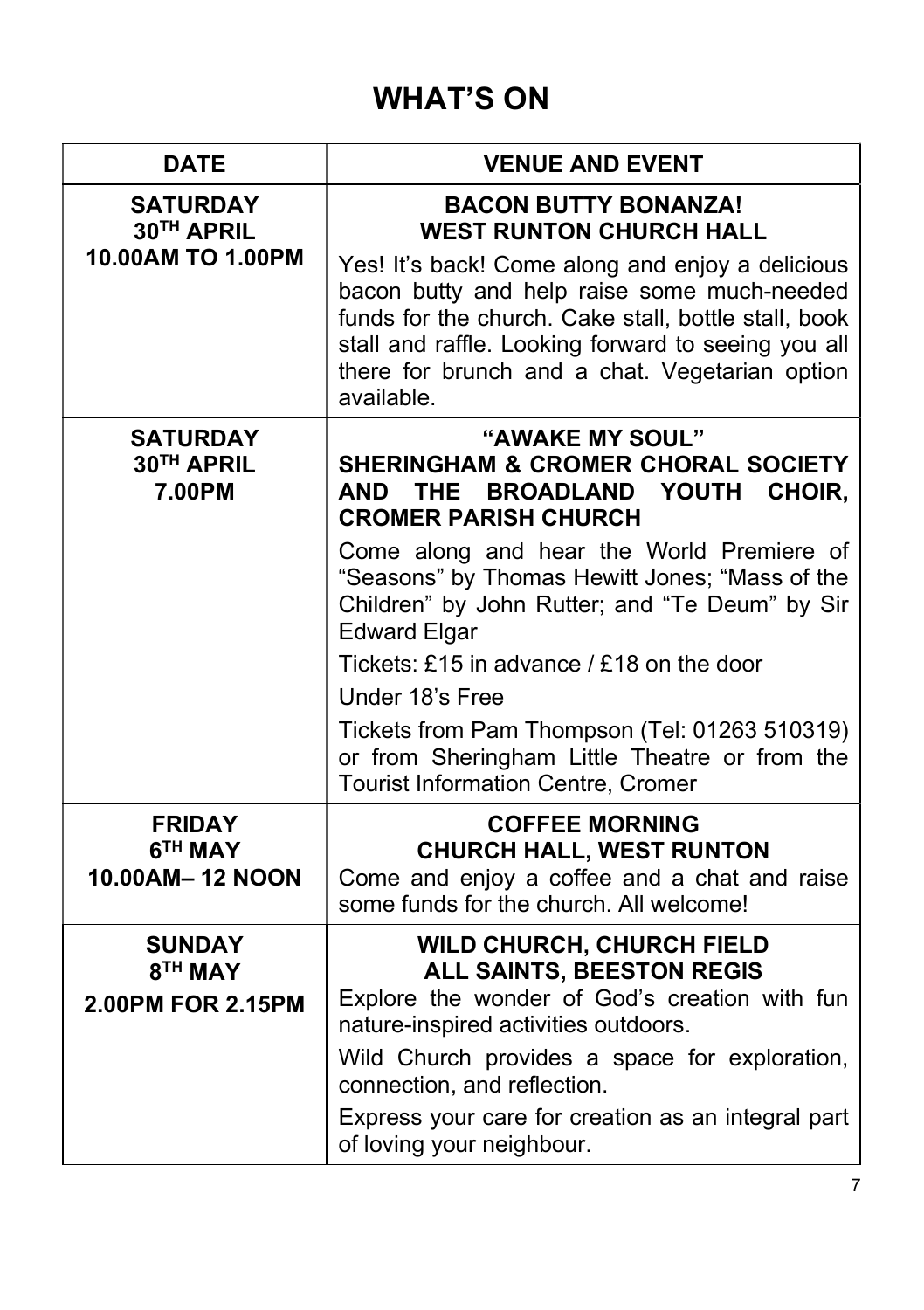| <b>DATE</b>                                        | <b>VENUE AND EVENT</b>                                                                                                                                                                                                                                                                                                                                                                 |  |
|----------------------------------------------------|----------------------------------------------------------------------------------------------------------------------------------------------------------------------------------------------------------------------------------------------------------------------------------------------------------------------------------------------------------------------------------------|--|
| <b>FRIDAY</b><br>13TH MAY<br>10.00AM-12 NOON       |                                                                                                                                                                                                                                                                                                                                                                                        |  |
| <b>FRIDAY</b><br>20TH MAY<br>10.00AM-12 NOON       | <b>COFFEE MORNING</b><br><b>CHURCH HALL, WEST RUNTON</b><br>Come and enjoy a coffee and a chat and raise<br>some funds for the church. All welcome!                                                                                                                                                                                                                                    |  |
| <b>FRIDAY</b><br>27TH MAY<br>10.00AM-12 NOON       |                                                                                                                                                                                                                                                                                                                                                                                        |  |
| <b>FRIDAY</b><br>27 <sup>TH</sup> MAY<br>7.00PM    | LECTURE EVENING, ALL SAINTS, GRESHAM<br>Dr Simon Cotton will be coming to speak about our<br>Seven Sacrament font by comparing it with others,<br>and how he is using medieval Wills to ascertain<br>when and by whom Churches were built in the<br>The Lecture is free of charge and<br>area.<br>complimentary refreshments will be available as<br>usual. All are welcome to attend! |  |
| <b>WEDNESDAY</b><br>1 <sup>ST</sup> JUNE<br>2.00pm | <b>NORTH NORFOLK</b><br><b>CLASSIC VEHICLE CLUB RALLY</b><br>of Classic, Collectible, Unusual<br>Rally<br>and<br>Interesting vehicles, arriving on the Church Field<br>at All Saints, Beeston Regis at about 2.00pm.<br>Cream Teas, Ice Cream and other refreshments<br>will also be available.                                                                                        |  |
| <b>SUNDAY</b><br>12TH JUNE<br>2.00PM FOR 2.15PM    | <b>WILD CHURCH, CHURCH FIELD</b><br><b>ALL SAINTS, BEESTON REGIS</b><br>Explore the wonder of God's creation with fun<br>nature-inspired activities outdoors.<br>Wild Church provides a space for exploration,<br>connection, and reflection.<br>Express your care for creation as an integral part<br>of loving your neighbour.                                                       |  |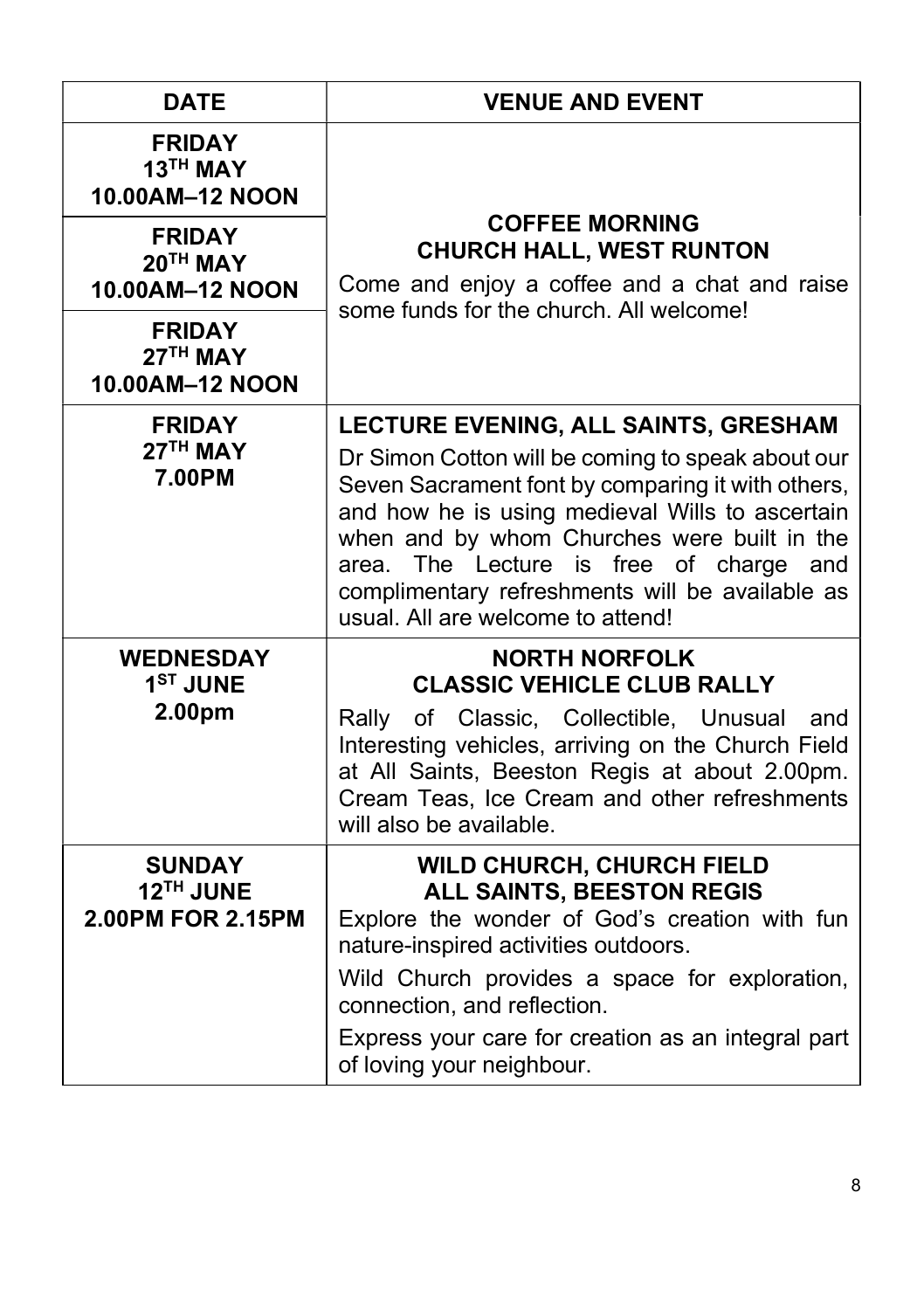#### NEWS FROM THE QUINTET BENEFICE

#### AYLMERTON

Cromer Food Bank — We continue to collect food for the Cromer Food Bank. Food parcels are needed now more than ever. Dried goods such as pasta, long life milk, tea, coffee, and tinned goods are always in demand. Contributions can be left in the basket in Church any day and will be delivered to the Food Bank weekly. If you find it difficult to get to the Church then please contact Connie on 01263 837647 and she will be happy to arrange to collect the goods.

#### BEESTON REGIS

Wild Church – So we've now had our first Wild Church event at All Saints in Beeston Regis! God graciously calmed the wind on 10<sup>th</sup> April and blessed us with the fair-weather day for which we had prayed. Twenty-five of us joined together to reflect on Palm Sunday's Bible reading. It was wonderful to welcome 3 families new to us, including 3 youngsters, some living locally, others visiting the area. We let our hearts ring out, singing our own 'Hosannas!' with musical instruments made from natural and recycled materials; and we proclaimed our praises by decorating the church path with creative chalk designs too! Our theme, at this first Wild Church was journeying – the journeying of Jesus to Jerusalem and the cross, the journey of nature through Spring, the journey our world needs to take to achieve climate justice and the often hard, fearful, long journeys refugees are taking from their homelands at the moment. We, too, went on our own journey, a wonder wander round the church field and churchyard, equipped with our Spring Spotter sheet. Our storytelling was about Felix, the rainforest frog, who had to be brave to find his way back to the trees which were his home. Throughout, we were able to enjoy delicious coffee and cake from Blossom, the vintage travelling caravan cafe, celebrating her first year of trading. Thank you to all who came and supported us in God's wildly, wonderful outdoors! We meet again at the next Wild Church, on Sunday 8<sup>th</sup> May at 2.00pm. So, mark it in your diaries, like our Facebook posts and, if you have any questions, contact Amanda Wooster on 07985 291930.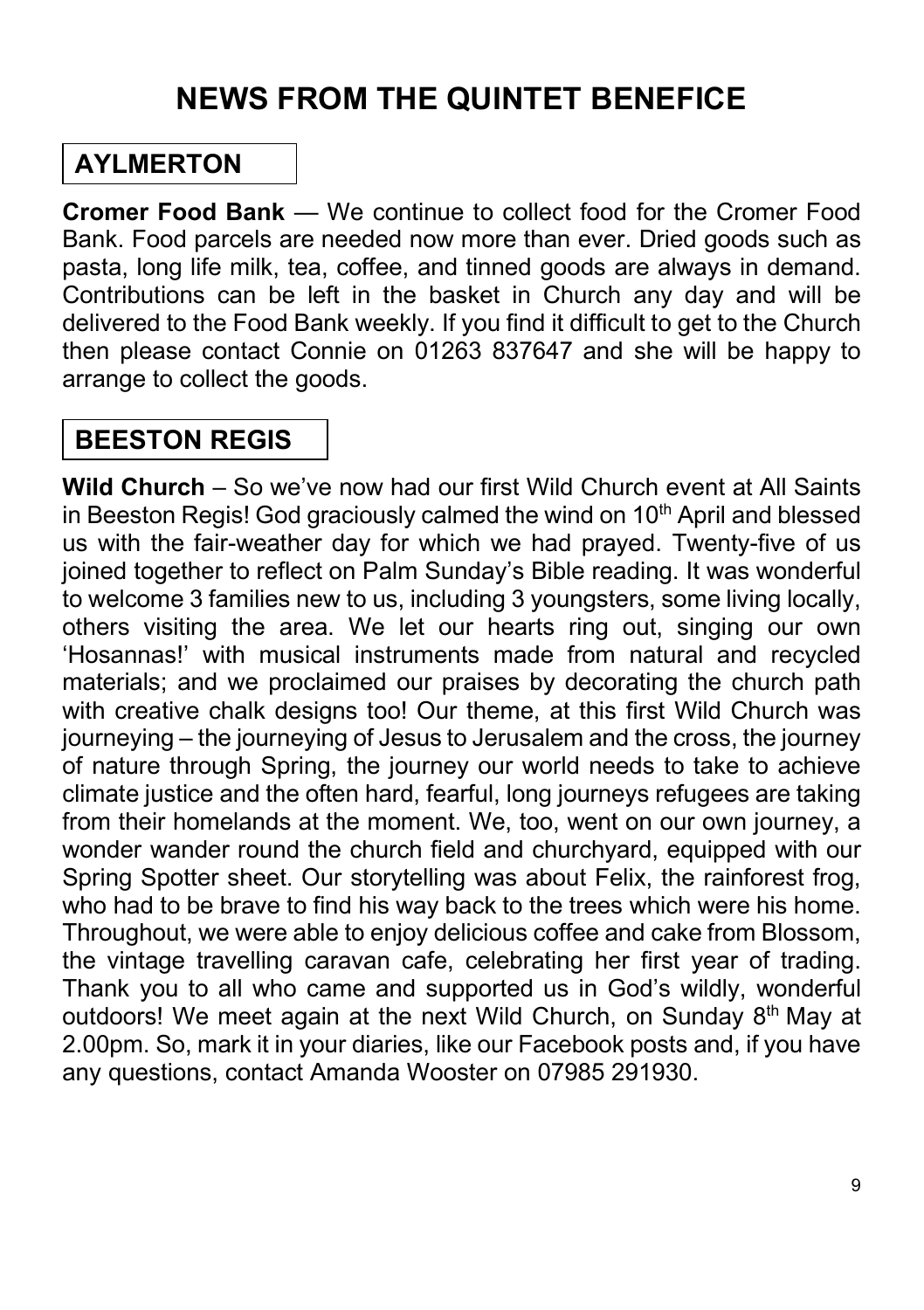Food Bank — Worshippers at Beeston (and any others in the Benefice) are reminded that we are supporting the work of the North Norfolk Foodbank on a continuing basis by operating a permanent collection point at the back of All Saints Church. You may leave long-life food and toiletries at any time the church is open, and these will be delivered to the Foodbank every month. An up-to-date list of key requirements is published at the church. Currently, the greatest need is for long-life milk, tinned meat, tinned fruit and vegetables, tinned rice pudding, tea, squash, fruit juice, crisps, sponge puddings and custard, pot noodles and cuppa soups. Male and female deodorants and laundry liquid and powder would also be appreciated. These contributions make a huge difference to those in great need during these difficult times of financial stress, so many thanks for your support.

#### EAST RUNTON

Easter Fayre – Although numbers attending were low, we had a good day and are very pleased to announce that we raised £487. Thank you to everyone who supported the event and helped on the day!

#### WEST RUNTON

Coffee Mornings – We will be holding Coffee Mornings every Friday throughout May and June in the Church Hall, West Runton between 10.00am and 12 Noon. So do come and enjoy a coffee and a chat and help raise some funds for the church!

#### GRESHAM

Folk and Friends Evening — During March the Friends of All Saints Gresham held a Folk and Friends evening in the Church. This was a lovely evening where over 80 people enjoyed songs, stories, and poems by candlelight. We had a collection for the people of Ukraine and an amazing £520 was donated.

Lecture Evening, All Saints, Gresham: Friday 27th May at 7.00pm – Dr Simon Cotton will be coming to speak about our Seven Sacrament font by comparing it with others, and how he is using medieval Wills to ascertain when and by whom Churches were built in the area. The Lecture is free of charge and complimentary refreshments will be available as usual. All are welcome to attend!